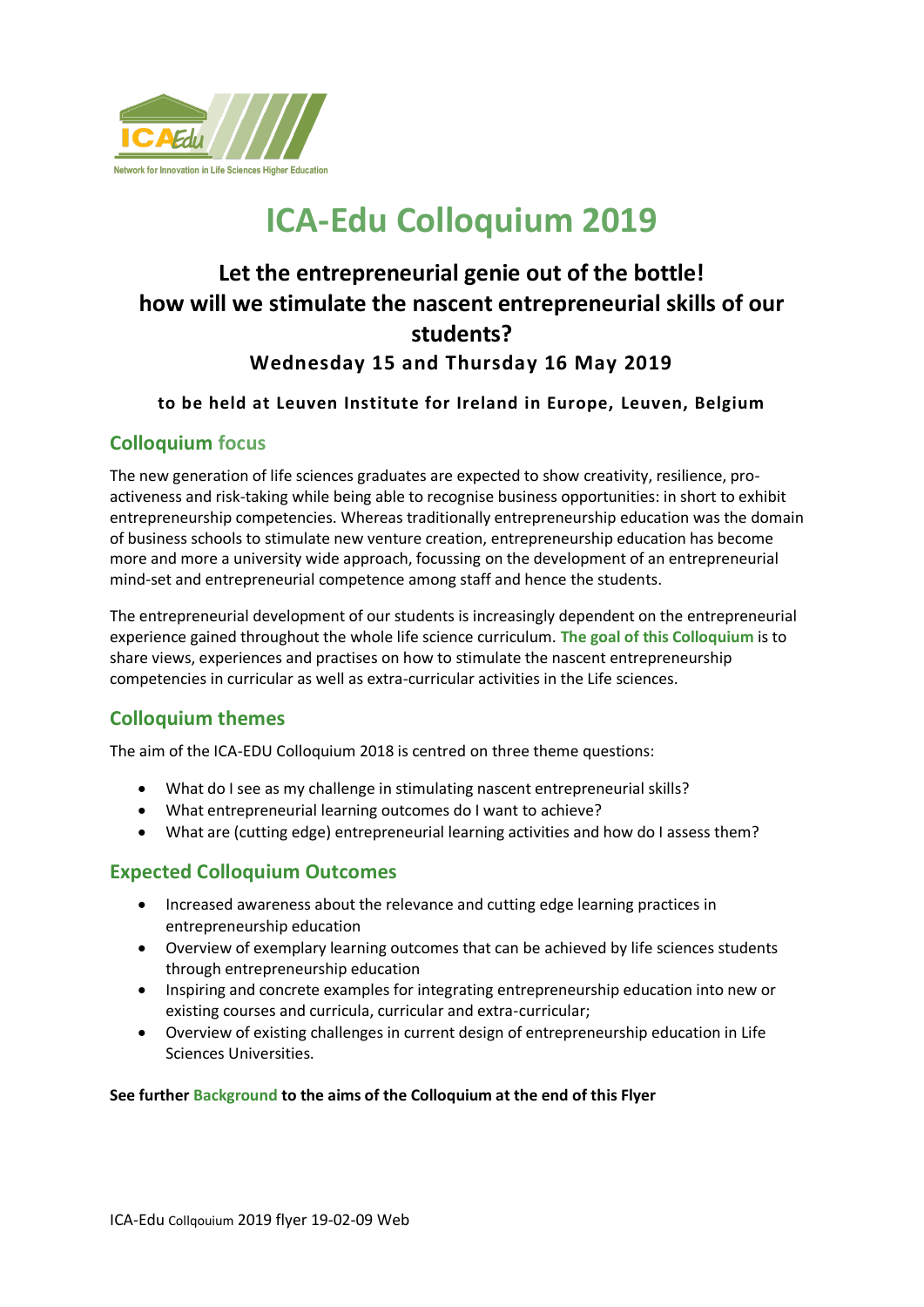# **Target Audience**

The ICA-Edu Colloquium is designed to bring together staff from ICA Member institutions who have a particular interest in developing innovative approaches in teaching and their students learning.

### **Call for Contributions – short interventions**

### **We are calling for contributions to each of the three sessions**

**You are invited** to prepare one power point slide describing an intervention in your curriculum which supports the development of your students' nascent entrepreneurial skills. Your intervention should relate to one of the three colloquium themes – see above

We know that addressing one powerpoint slide will require a very focused presentation for 5 minutes. However, you will be able to follow up on your experience during the round table discussions. You are also invited to prepare a fuller description of your intervention in a text document for circulation and or as a poster. The text version can be displayed on the ICA website after the event.

Please submit a brief statement of your intervention to Simon Heath at [ICASecretariat@ica](mailto:ICASecretariat@ica-europe.org)[europe.org](mailto:ICASecretariat@ica-europe.org) by the Monday 21 May. You may also prepare a poster to be displayed and discussed throughout the Colloquium.

### **Overview of the Programme**

The Colloquium is structured around three sessions. In each session there will keynote presentation(s), [selected interventions](http://www.ica-ls.com/index.php?option=com_content&view=article&id=202:ica-edu-colloquium-call-for-contributions&catid=33:upcoming-conference&Itemid=226) by the Colloquium delegates and followed by roundtable discussion and report back to the whole Colloquium.

| <b>Tues 14 May</b><br>19.30 | Welcome reception at the Leuven Institute                                                                                                                                                   |
|-----------------------------|---------------------------------------------------------------------------------------------------------------------------------------------------------------------------------------------|
| 9.00                        | Wed 15 May Welcome and Introduction to the Colloquium                                                                                                                                       |
|                             | Barbara Hinterstoisser, Chair ICA-Edu and University of Natural Resources and Life<br>Sciences, Vienna (BOKU)                                                                               |
|                             | Thomas Lans, Education and Learning Sciences, Wageningen University                                                                                                                         |
| <b>Session 1</b>            | What entrepreneurial learning outcomes do I want to achieve?                                                                                                                                |
| Keynote<br>9.15             | <b>EntreComp: The Entrepreneurship Competence Framework.</b><br>Elin McCallum, Bantani Education, Tervuren, BE                                                                              |
| Keynote<br>9.45             | Developing an entrepreneurial ecosystem for learning: leadership, culture,<br>inclusion and external engagement<br>David Rae, Director, Enterprise Educators UK, De Montfort University, UK |
| 10.15                       | <b>Discussion</b>                                                                                                                                                                           |
| 10.30                       | <b>Coffee</b>                                                                                                                                                                               |
| 11.00                       | Short Interventions Presentations by delegates (5 mins each)                                                                                                                                |
| 11.30                       | <b>Delegate Roundtable discussions</b>                                                                                                                                                      |
| 12.30                       | <b>Report back</b>                                                                                                                                                                          |
| 13.00                       | Lunch                                                                                                                                                                                       |
|                             |                                                                                                                                                                                             |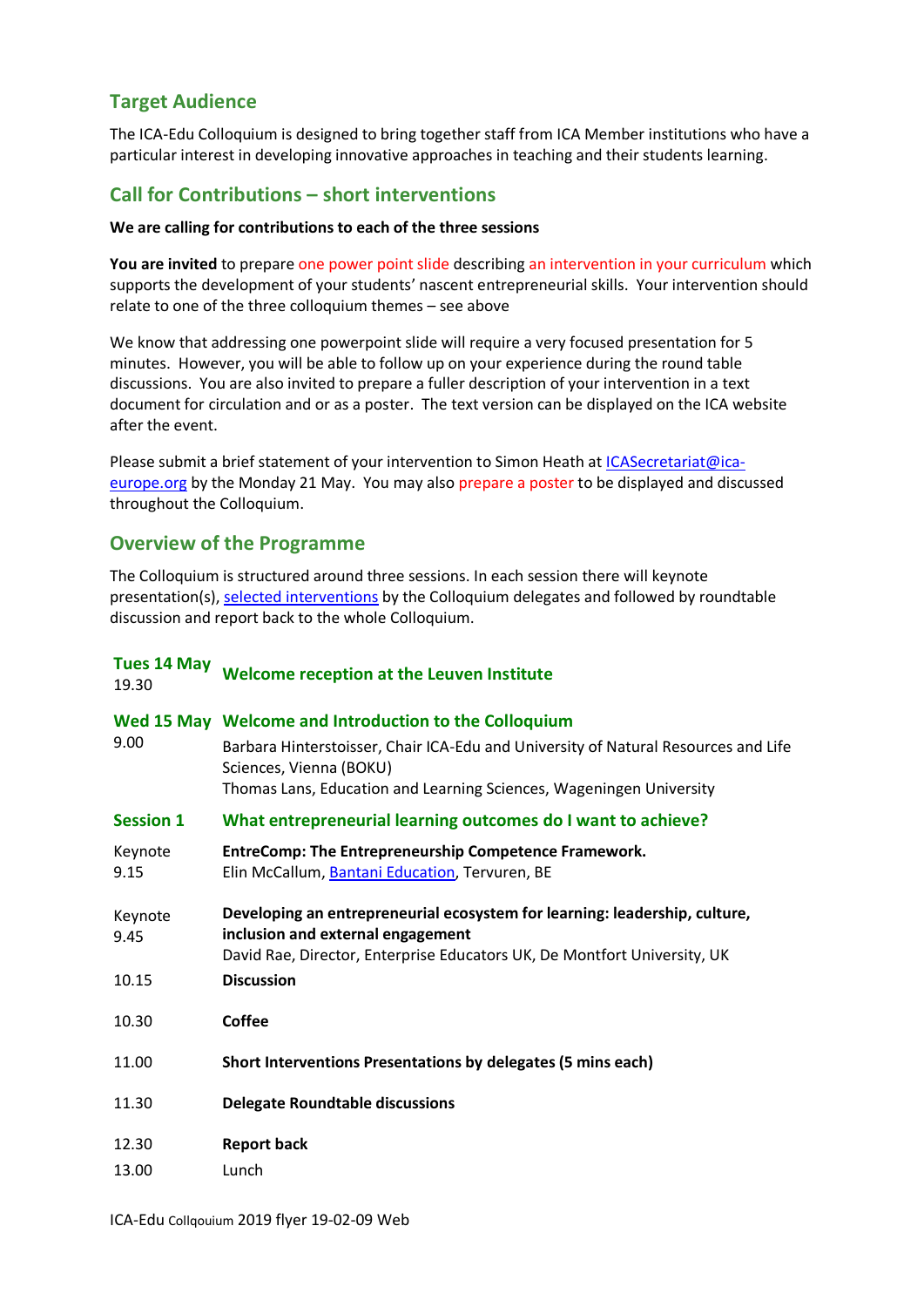#### **Session 2 What are cutting edge entrepreneurial learning activities and how do I assess them?**

| Keynote<br>13.45                                            | Making an Entrepreneurial Difference: new approaches to entrepreneurial<br>learning and assessment in Life Sciences Education<br>Thomas Lans, Education and Learning Sciences, Wageningen University, NL |
|-------------------------------------------------------------|----------------------------------------------------------------------------------------------------------------------------------------------------------------------------------------------------------|
| Keynote<br>14.15                                            | Carsten Nico Hjortsø, Entrepreneurship and Management Department of Food and<br>Resource Economics (IFRO) University of Copenhagen, DK                                                                   |
| $\overline{A}$ $\overline{A}$ $\overline{A}$ $\overline{C}$ | which is the second probability of the second contribution of $I$ and $I$ and $\Lambda$ . The second $\Lambda$                                                                                           |

14.45 **Short Interventions Presentations by delegates (5 mins each)**

### 15.15 Coffee

15.45 **Delegate Roundtable discussions**

### 17.00 **Report Back**

19.30 *Reception aperitif offered by Faculty of Bioscience Engineering, KU Leuven Colloquium dinner*

# **Thur 16 May**

**8.30**

| <b>Session 3</b> | Supporting academic staff to incorporate entrepreneurship education in                                                                                                                              |
|------------------|-----------------------------------------------------------------------------------------------------------------------------------------------------------------------------------------------------|
|                  | their teaching and their students learning - university-wide challenge                                                                                                                              |
| Keynote<br>9.00  | Entrepreneurial skills in life science, the importance of the learning trajectory<br>Mia Eeckhout, Faculty of Bioscience Engineering, Ghent University, BE                                          |
| Keynote<br>9.40  | Teaching value-creation: how to empower students to change the world?<br>Yvette Baggen, University of Utrecht, NL                                                                                   |
| Keynote<br>9.20  | The IFSTAL Project (Innovative Food Systems Teaching and Learning)- a model for<br><b>Entrepreneurship training?</b><br>John Ingram, Oxford University, UK                                          |
| Keynote<br>10.00 | <b>ERASMUS + INTRINSIC Project Innovative Education for Sustainable</b><br><b>Entrepreneurship in Life Sciences</b><br>Andreas Ziteck, University of Natural Resources and Life Sciences (BOKU), AT |
| 10.30            | Coffee                                                                                                                                                                                              |
| 11.00            | Short Interventions Presentations by delegates (5 mins each)                                                                                                                                        |
| 11.30            | <b>Delegate Roundtable discussions</b>                                                                                                                                                              |

12.30 **Report Back** 13.00 **Closure**

**Lunch and depart**

# **Colloquium Committee**

**Thomas Lans**, Assistant Professor at Education and Learning Sciences, Wageningen University, The Netherlands. He received his PhD in the field of Entrepreneurial Learning at Wageningen University.

**Simon Heath** – ICA Secretary General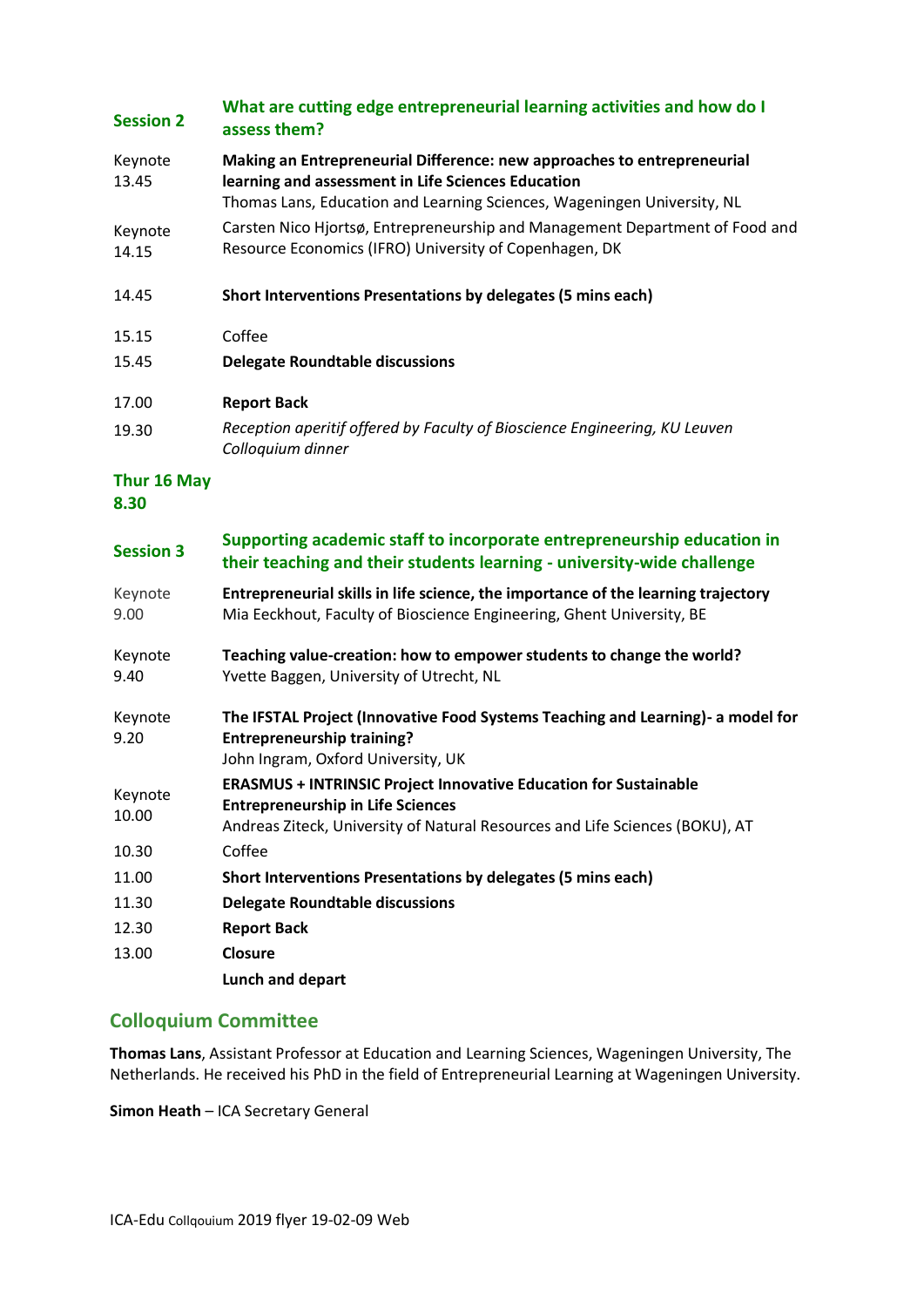## **Registration**

Please complete online [Registration form](https://goo.gl/forms/d4BjZlCbkPUQiOUY2) at <https://goo.gl/forms/Yv3KcoOf8VoE8zm72>

Registration fee: 250 € for delegates from ICA-member Institutions 300 € for non ICA-Member Institutions

**includes:** welcome reception, 2 lunches, conference dinner, tea/coffee breaks during the conference

- Registration deadline: 14 April 2019
- The date of your registration fee payment will be considered as the date of your registration
- After the payment of the registration fee an invoice will be sent by e-mail (.pdf file)

• Accommodation is not included in the registration fee and will be paid by participants to the Leuven Institute for Ireland in Europe

Please make your registration payment to

| KBC.                                            |
|-------------------------------------------------|
| Brugsesteenweg 513, B-9030 Mariakerke (Belgium) |
| <b>KRFDRFRR</b>                                 |
| BE41 7370 3345 2010                             |
| ICA                                             |
| <your family="" name=""> ICA-Edu 2018</your>    |
|                                                 |

VAT: BE 0461 925 876

ICA Registered address: Marcus Van Vaernewijckstraat 21, 9030 Gent-Mariakerke, Belgium

## **Cancellation policy**

If you wish to cancel your registration a full refund will be made of the amount of the Registration Fee if the ICA Secretariat is notified **and the Secretariat has acknowledged your cancellation** by 1 May 2019. After the 1 May 2019 the registration fee will not be refunded. Contact [ICASecretariat@ica-europe.org](mailto:ICASecretariat@ica-europe.org)

### **Book your hotel accommodation**

Accommodation is not included in the registration fee. All participants are responsible for booking their accommodation at the Leuven Institute for Ireland in Europe, Leuven, Belgium

[Book your hotel](http://www.ica-ls.com/images/stories/pdf/conferences/2018_ICA-Edu_Colloquium/Irish_Institute_Accommodation_Registration_Form_18-04-16.docx) by 14 April 2019 to obtain the special rates

30 Single Rooms 113€ plus 1.2€ city tax, per night Bed and Breakfast, VAT included

Duplex room (5 Available)

130€ Bed and Breakfast (single occupancy )

however these (very) large rooms have 2 beds on ground floor and 2 beds on upper floor, so if sharing can be an option for these rooms than 2 people can still have much privacy when each using a separate sleeping part (floor) of the room. The price for sharing the room with 2 people would be 80 € per person, per night Bed and Breakfast, VAT included

To book your room please download and complete the [Accommodation Reservation Form](http://www.ica-ls.com/images/stories/pdf/conferences/2018_ICA-Edu_Colloquium/Irish_Institute_Accommodation_Registration_Form_18-04-16.docx) and send to [reception@leuveninstitute.eu](mailto:reception@leuveninstitute.eu)